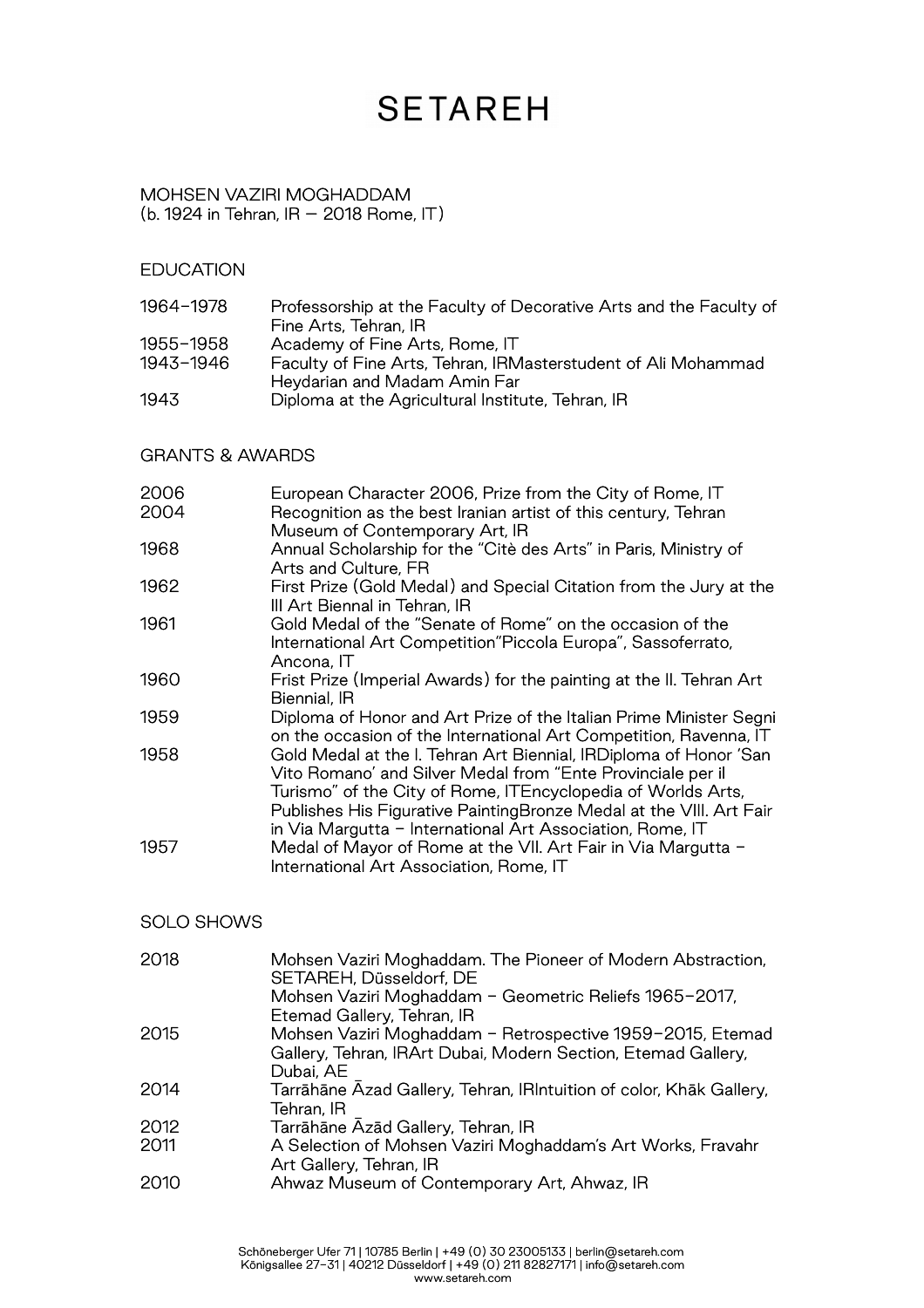| 2009<br>2008<br>2007 | Elahe Gallery, Tehran, IRHoor Art Gallery, Tehran, IR<br>Hoor Art Gallery, Tehran, IRTarrāhāne Azad Gallery, Tehran, IR<br>Arte Dove Gallery, Florence, IT               |
|----------------------|--------------------------------------------------------------------------------------------------------------------------------------------------------------------------|
| 2006                 | Dey Gallery, Tehran, IRParvaz Gallery, Yazd Art University,<br>Yazd, IR<br>Hoor Art Gallery, Tehran, IR                                                                  |
| 2005<br>2004         | Asia Gallery, Tehran, IRShiveh Gallery, Shiraz, IR<br>Fourth exhibition Pioneers of Iranian Modern Art: Mohsen Vasiri<br>Moghaddam, TehranMuseum of Contemporary Art, IR |
| 2003<br>1993         | Works from 1947 to 2003, Gallery Seyhoun, Tehran, IR<br>Barg Gallery, Tehran, IR                                                                                         |
| 1985<br>1984         | Italian Institute of Culture, Tehran, IR<br>Retrospective (1953-1983), Khāneye-Sabz Gallery, Tehran, IR                                                                  |
| 1980                 | Karteh Gallery, Tehran, IR                                                                                                                                               |
| 1977                 | Exposition at the Goethe Institute, Tehran, IRSantoro Gallery,<br>Rome, ITKarteh Gallery, Tehran, IR                                                                     |
| 1976<br>1975         | Seyhoun Gallery, Tehran, IR<br>Pardis, Seyhoun Gallery, Tehran, IRRetrospective (1953-1974),                                                                             |
|                      | Takhte-Jamshid Gallery, Tehran, IR                                                                                                                                       |
| 1974                 | Litho Gallery, Tehran, IR                                                                                                                                                |
| 1973                 | 10 years of Mohsen Vaziri, Seyhoun Gallery, Tehran, IRKeyhan<br>International, Tehran, IR                                                                                |
| 1972                 | Transition of Forms - Wooden Sculptures, Tyler School of Art,<br>Rome, IT                                                                                                |
| 1971                 | Transitional Forms, Iran American Society, Tehran, IR                                                                                                                    |
| 1968                 | Seyhoun Gallery, Tehran, IRRoyan Art Festival, FR                                                                                                                        |
| 1965                 | Saba Gallery, Rome, IT                                                                                                                                                   |
| 1963<br>1962         | George Lester Gallery, Rome, IT<br>Gallery Numero, Milan, ItalyFarhang Hall, National Bureau of Fine<br>Arts, Tehran, IR                                                 |
| 1961                 | Gallery Numero, Rome, IT                                                                                                                                                 |
| 1960                 | Deutscher Buecherbund, Munich, DEMaerkisches Museum,<br>Witten, DE                                                                                                       |
| 1959                 | Trastevere Art Gallery, Rome, IT                                                                                                                                         |
| 1958<br>1957         | Schneider Gallery, Rome, IT<br>Stenzel Gallery, Munich, DEBrucke Art Gallery, Dusseldorf, DE                                                                             |
| 1956                 | Portonovo Art Gallery, Rome, IT                                                                                                                                          |
| 1955                 | German Cultural Center, Goethe Institute, Tehran, IR                                                                                                                     |
| 1953                 | Iran-America Society of Tehran, IR                                                                                                                                       |
| <b>GROUP SHOWS</b>   |                                                                                                                                                                          |
| 2021                 | Art of Another Kind: A new Approach to Post-War<br>Ahstraction SFTARFH Düsseldorf DF                                                                                     |

Abstraction, SETAREH, Düsseldorf, DE 2018 Modernism in Iran: 1958-1978, Griffin Art Projects, Vancouver, CA 2017 Abu Dhabi Art Fair, SETAREH, Abu Dhabi, AE Primeval - Art of Wood, Aaran Gallery, Teheran, IR 2016 IRAN ART NOW, SETAREH, Dusseldorf, DEIran Masters, e1 artgallery, Tehran, IRBLU GOLD, Etemad Gallery, Tehran, IR The Sea Suspended I Barjeel Art Foundation: Iranian and Arab Modern Art, Tehran Museum of Modern Art, Tehran, IR 2014 Artevida Corpo, Fundação Casa França-Brasil, Rio de Janeiro, BR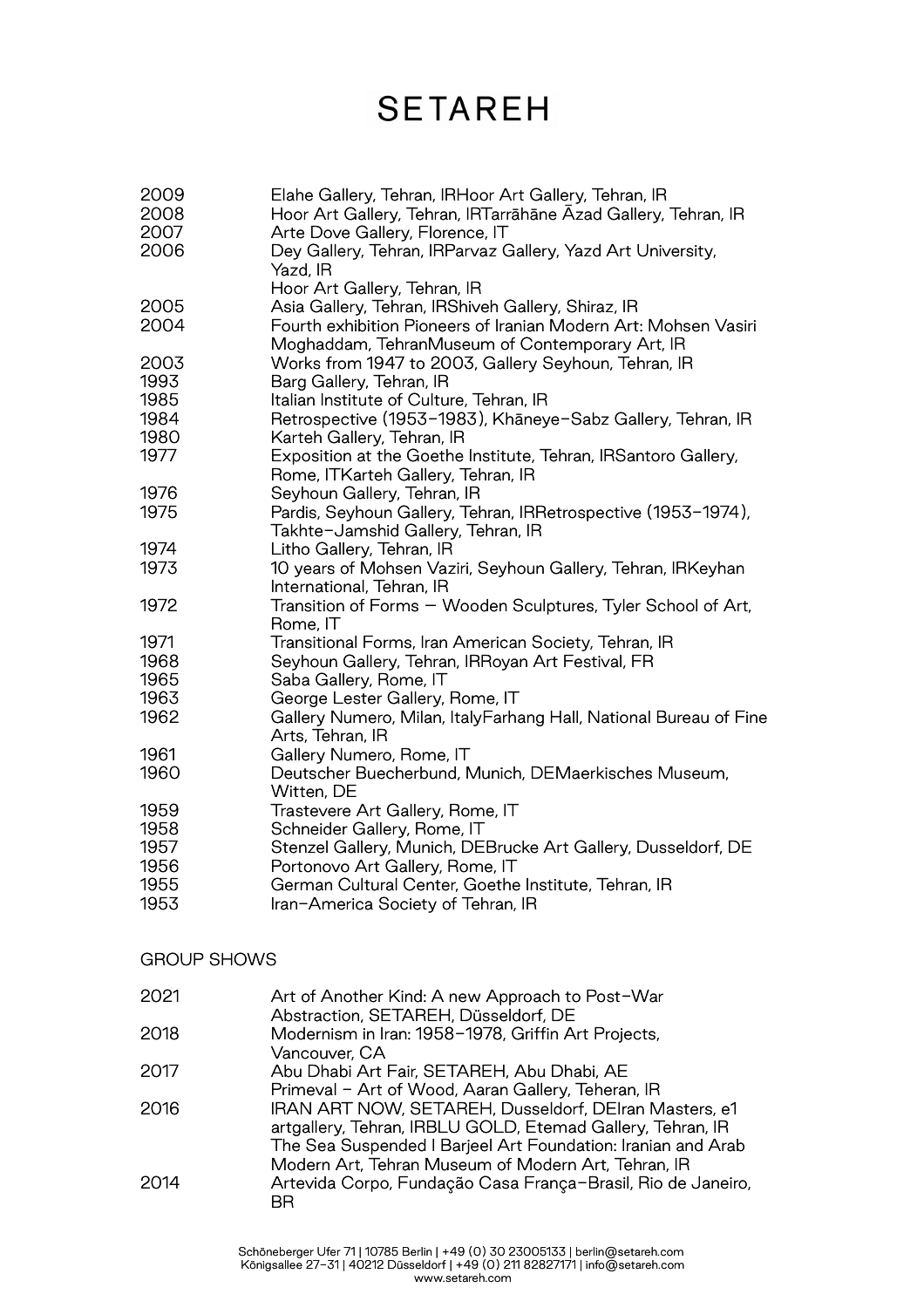|      | Art 14, Meshkati Fine Art & Austin/Desmond Fine Art,                                                                         |
|------|------------------------------------------------------------------------------------------------------------------------------|
| 2013 | London, GB<br>Iran Modern, Asia Society Museum of New York, USIranian                                                        |
| 2009 | Masters of Abstract Painting, ATBIN Art Gallery, Tehran, IR<br>Perspectives: Arab & Iranian Modern Masters, Saatchi Gallery, |
| 2008 | London, GB<br>Teramo Città Aperta al Mondo: Happening Culturale                                                              |
|      | Internazionale 4th ed., Teramo, IT                                                                                           |
| 2007 | Clusters of Light, Part of the cycle: Six Weeks of Iranian Art,<br>Toronto, CA                                               |
| 2004 | Rassegna Internazionale d'Arte Contemporanea, XXXI. Sulmona's<br>Award, Sulmona/Aquila, IT                                   |
| 2003 | Palestina chiave di cultura e di pace, International Exhibition of<br>Contemporary Art, MoleVanvitellina, Ancona, IT         |
| 2001 | Iranian Contemporary Art, Barbican Center, London, GB                                                                        |
| 1978 | International Art Fair, Basel, CH                                                                                            |
| 1977 | Tehran Museum of Contemporary Art, IR                                                                                        |
| 1976 | Two Performances from a painting of: Picasso, Mondrian, Reza                                                                 |
|      | Abbassi, Klee, M. Vaziri, Modigliani, produced by Bahman<br>Jahangiri, Tehran, IR                                            |
| 1971 | International Art Festival, Cagnes-sur-Mer, FR                                                                               |
| 1969 | Shiraz Art Festival, IR                                                                                                      |
| 1966 | Recent Acquisitions: Painting and Sculpture, Museum of Modern                                                                |
|      | Art, New York, US                                                                                                            |
| 1964 | Storm King Art Center, New York, USThe 1964 Pittsburg                                                                        |
|      | International, Museum of Art, Carnegie Institute, Pittsburg,<br>USMuseum of Modern Art, New York, US                         |
| 1963 | Oltre l'informale, IV. Biennial in San Marino, San Marino,                                                                   |
|      | ITMuseum of Modern Art, Paris, FRMuseum of Modern Art,<br>Brussels, BEMuseum of Modern Art André Malraux, Le Havre, FR       |
| 1962 | XXXI. Venice Biennial, ITIII. Tehran Art Biennial, IRSao Paulo                                                               |
|      | International Biennial, BRPiccola Europa, XI. PREMIO di Pittura                                                              |
|      | G.B. Salvi, Sassoferrato, IT 100 Selected Artistis, Drian Gallery,                                                           |
|      | London, GBI.C.A. Library, Institut of Contemporary Art, London,                                                              |
|      | GBSummer Exhibition, Redfern Gallery, London, GBA Hundred                                                                    |
|      | Abstract Artists, Pistoia Museum, Pistoia, IT                                                                                |
| 1961 | Salon of Autumn, Gallery San Marco, Rome, ITInternational                                                                    |
|      | Abstract Arts, National Gallery of Pistoia, IT10 Foreign Artists,                                                            |
|      | Gallery Numero, Florence, IT                                                                                                 |
| 1960 | XXX. Venice Biennial, ITII. Tehran Art Biennial, IRQuadriennial of                                                           |
|      | Rome, IT                                                                                                                     |
| 1959 | Maggio di Bari, IX. Contemporary Painting National Exhibition,<br>Bari, IT                                                   |
| 1958 | XXIX. Venice Biennial, ITI. Tehran Art Biennial, IR                                                                          |
| 1956 | XXVIII. Venice Biennial, IT                                                                                                  |
|      |                                                                                                                              |

BIBLIOGRAPHY (selection)

Moghaddam, Mohsen Vaziri: Autobiography, will be published soon

Scheiwiller, Staci Gem: Performing the Iranian State. Visual Culture and Representations of Iranian Identity, New York, 2014